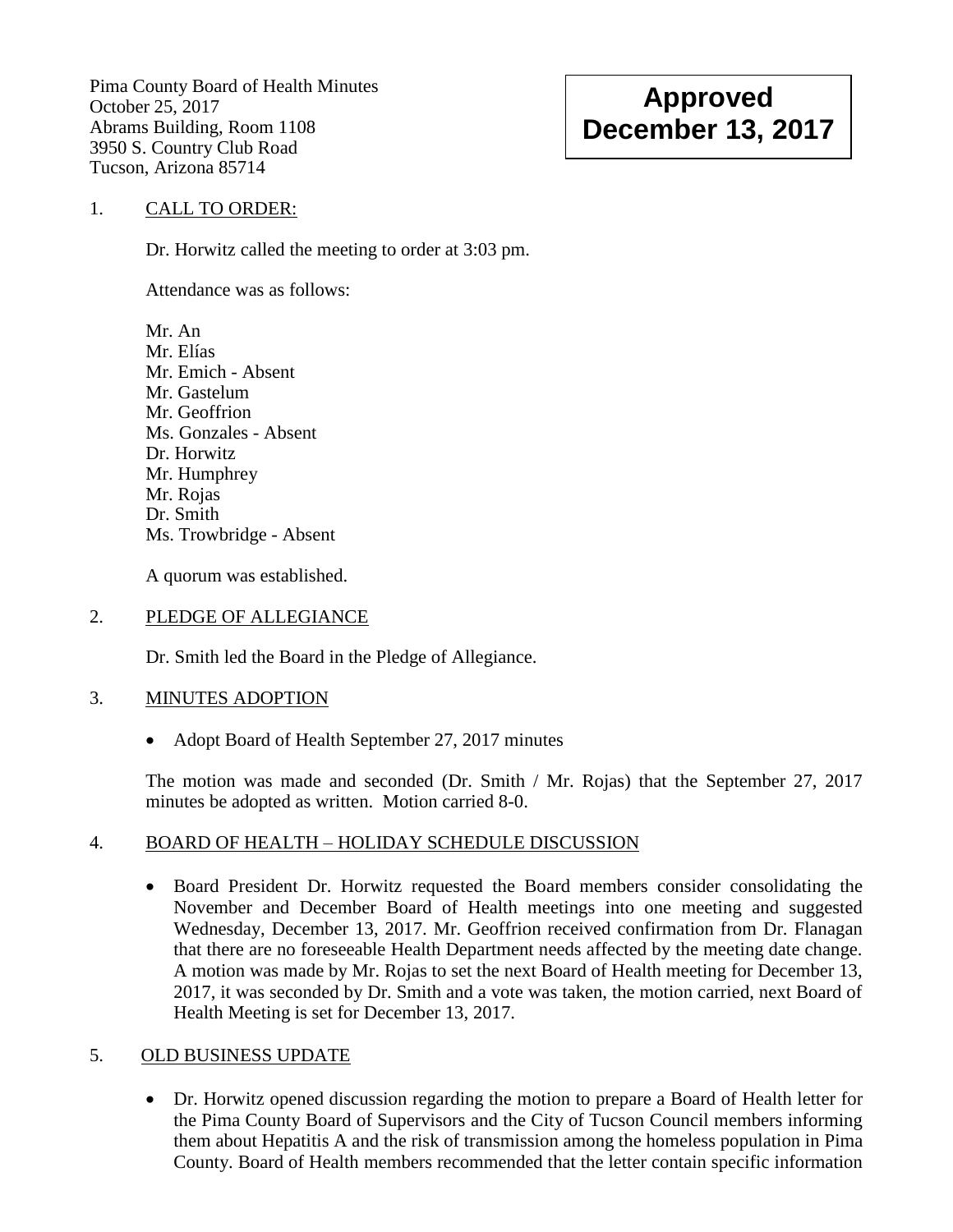regarding potential spread of Hepatitis A among the homeless population in Pima County as well as provide prevention and response activities. Board members discussed specific concerns regarding the homeless population residing in the downtown area and the lack of available waste and hygiene facilities. Dr. Smith discussed the possibility of vaccinating homeless and other high-risk populations taking similar steps to San Diego's approach. Dr. Smith also noted examples of other aggressive steps that have been taken to reduce the spread of Hepatitis A in San Diego, such as the bleaching of sidewalks and expanding the role of paramedics to also vaccinate the homeless population in an effort to avoid an epidemic. Dr. Smith shared concerns that without funding to purchase vaccine and address the risks, this issue will get worse, particularly, if Californians with Hepatitis A move to Arizona and we do not vaccinate. Mr. Geoffrion recommended that sanitary facilities are needed and should be provided for the homeless population in order to decrease spread of Hepatitis A. The letter from the Board of Health members should address these concerns and urge the Board of Supervisors and City of Tucson Council to take action.

- Dr. Flanagan shared information about a homeless protocol that the Pima County Department of Environmental Quality has in place and offered to invite the Director, Ursula Nelson to attend the next Board of Health meeting. Dr. Flanagan will recommend to Director Nelson and her team to consider including vaccination protocol into the homeless protocol procedure. Mr. Rojas referenced specific areas of downtown in need of sanitary facilities and medical services and recommended implementing this proactive approach. Mr. Elías requested that someone contact a representative from Casa Maria for guidance and suggestions. Ms. Mandel provided information to all Board members regarding the vaccine provided to the Health Department and highlighted funder requirements and limitations for administering vaccine to only uninsured persons. Ms. Mandel also shared that the veteran population is by and large protected and it is very difficult to access their health records. At this time, the Health Department has 300 doses with a specific amount allotted for uninsured children and a specific allotment for uninsured adults.
- Dr. Smith moved to amend the original motion made at the September 27, 2017 meeting to now include that additional resources are needed to address the purchase of vaccine for those at high-risk, the homeless, and persons who misuse drugs.

## 6. PULLOVER PROTOCOL SAFETY STICKERS

 Mr. Humphrey discussed bumper stickers that remind drivers to pull over for law enforcement and emergency responders as part of a statewide safety message. He contacted District 4 Board of Supervisor, Steve Christy, for help to distribute bumper stickers through his car dealership business. Dr. Horwitz encouraged Mr. Humphrey to continue to promote this important message. Dr. Smith recommended that insurance companies should be contacted as well to help promote the message to their insurers. Mr. Humphrey will update the Board at a future meeting.

#### 7. DIRECTOR'S UPDATE

 Dr. Flanagan introduced Melissa McClendon as the new Special Staff Assistant to the Director and Deputy Director. Ms. McClendon will serve as the coordinator for the Board of Health meetings. Ms. Yvette Pina has changed her role in the Health Department and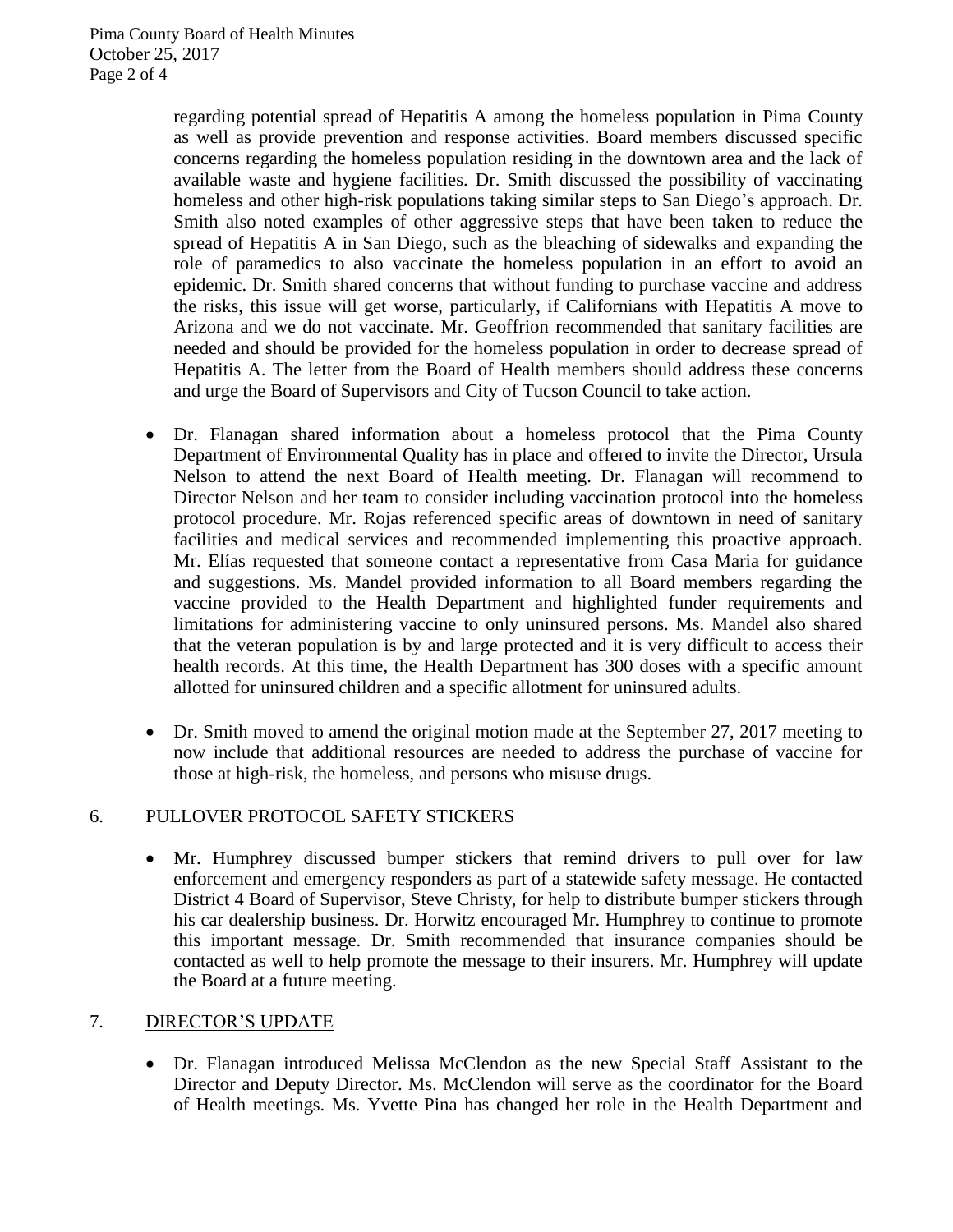will be working at the TB Clinic and supporting Dr. Carlos Perez-Velez, Deputy Chief Medical Officer for the Health Department.

 Dr. Flanagan gave an update regarding D.A.V.E., the new statewide electronic vital records system. The implementation process is ongoing and staff continue to experience frustrating system glitches as implementation continues. Currently, the Arizona Department of Health Services (ADHS) has not provided a "work around" for functional glitches, power outages, or medical provider access issues. Dr. Flanagan shared some of the problems the Health Department and community members have faced during initial roll out. She also shared additional concerns regarding a loss in revenue as a result of the new system which may have significant impact to the Health Department budget. Other county officers within the state have voiced concerns to ADHS staff during the monthly local health officer meetings.

### 8. INTRODUCTION OF NEW PACC DIRECTOR KRISTEN AUERBACH

- Dr. Smith introduced the new Pima Animal Care Center (PACC) Director, Kristen Auerbach who most recently worked in Austin, Texas for a "no kill" Animal Care Center and has received many awards for her work. Her vision for PACC is to advance the Center's care and services into a progressive animal shelter and to engage and educate the community. Ms. Auerbach is dedicated to saving animal lives and believes that PACC's mission connects directly to public health in taking care of both humans and animals within this community.
- Ms. Auerbach shared stories of animals who have been saved, illustrating how care has evolved within animal sheltering and saving a majority of animals that come in with disease or behavioral issues.

PACC has been contacted by PBS TV "Shelter Me" to write a story on memory care and the healing that transpires when kittens visit memory care homes for the elderly.

Additional notable information shared includes:

- o Spay and neuter programs have been implemented and funded to assist the public in low-cost spay and neuter services.
- o Euthanasia has declined from 11,500 animals last year to just over 1,500 in 2017 reinforcing that PACC is on track to fix issues in sheltering.
- o Volunteers donated 89,000 hours of service.
- o Monthly statistical reports are generated to inform on PACC progress.
- o Donations have increased due to increased communications from the Director, Ms. Auerbach. A total of \$800,000 has been raised this year to contribute to the operations budget.
- o Grant funded programs are available such as, Maddie's Fund which awarded PACC with \$600,000 for adult animal fostering.
- o The recently bonded PACC facility has completed phase one and is set to open December 28, 2017 with a new state of the art PACC medical clinic.

## 9. MAMA GRANT OVERVIEW

 Ms. Bazata, manager for "Ending Poverty Now" gave a presentation on the Mothers in Arizona Moving Ahead (MAMA) Project. This project seeks to better understand and reduce barriers that families living in poverty experience. Poverty affects children and their health directly.